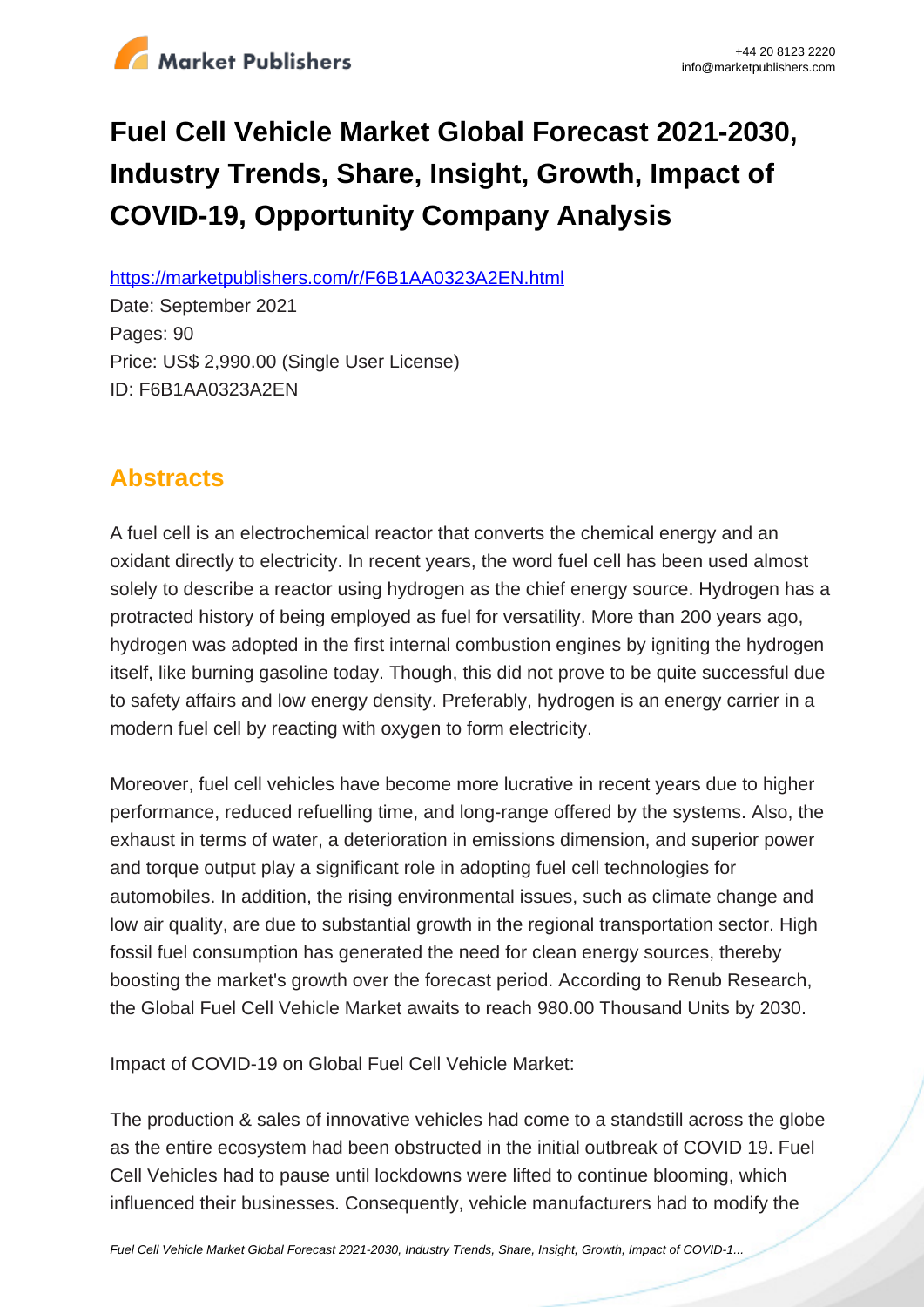

production volume. Moreover, the automotive industry is highly capital-intensive and relies on frequent financing to continue operations. Thus, during the initial months of the outbreak, the production suspension and lower demand had an unprecedented impact on Fuel Cell Vehicles manufacturers and automotive fuel cell producers.

For example, according to the Times of India, Honda Motor Company's sales declined by more than 15% throughout the third quarter of 2020, while operating profit plunged by around 13% overall during the whole year. Toyota Motor Corporation's sales went down by 50% in the first quarter of 2020. However, demand for Fuel Cell Vehicles recovered at a fast rate after the initial months of 2020. Hence, the sales also increased along with the demand for zero-emission vehicles during the latter months of 2020. Our research suggests that the Worldwide Hydrogen Fuel Cell Vehicle Market was 25.00 Thousand Units in 2020.

The technology used for Global Fuel Cells Vehicles

Globally, fuel cell vehicles are typically categorized by the technology used. Prominent technologies of fuel cells include Polymer Exchange Membrane Fuel Cells (PEMFC), Solid Oxide Fuel Cells (SOFC), Direct Methanol Fuel Cells (DMFC), Phosphoric Acid Fuel Cells (PAFC) and Molten Carbonate Fuel Cells (MCFC). Of these, PEMFC is the common commercialized type today due to its low operating temperature (50-100°C), compact start time, and its oxidant (atmospheric air) ease of use. These characteristics make PEMFC ideal for mobility solutions. They are part of the reason for the rapid development of FCEVs starting from the 1990s. As per our analysis, the Global Fuel Cell Vehicle Industry is expected to grow with a massive CAGR of 44.32% from 2020 – 2030.

Regional Analysis of Fuel Cell Vehicle Industry

The global fuel cell vehicle market report revolves around crucial regions, including Europe, North America, Asia Pacific, Middle East and Africa and Latin America. In North America, the United States has a massive number of hydrogen fuel stations provisioning to the market. Both US and Canada have been supporting the market for low emission vehicles. Fuel cell vehicles are in tremendous demand in some states like California in the US and British Columbia in Canada. Also, Asia-Pacific is a fast-growing market for hydrogen fuel stations. China, South Korea and Japan are currently leading the fuel cell vehicle market in Asia-Pacific. China is converging more on buses and trucks for FCEV's.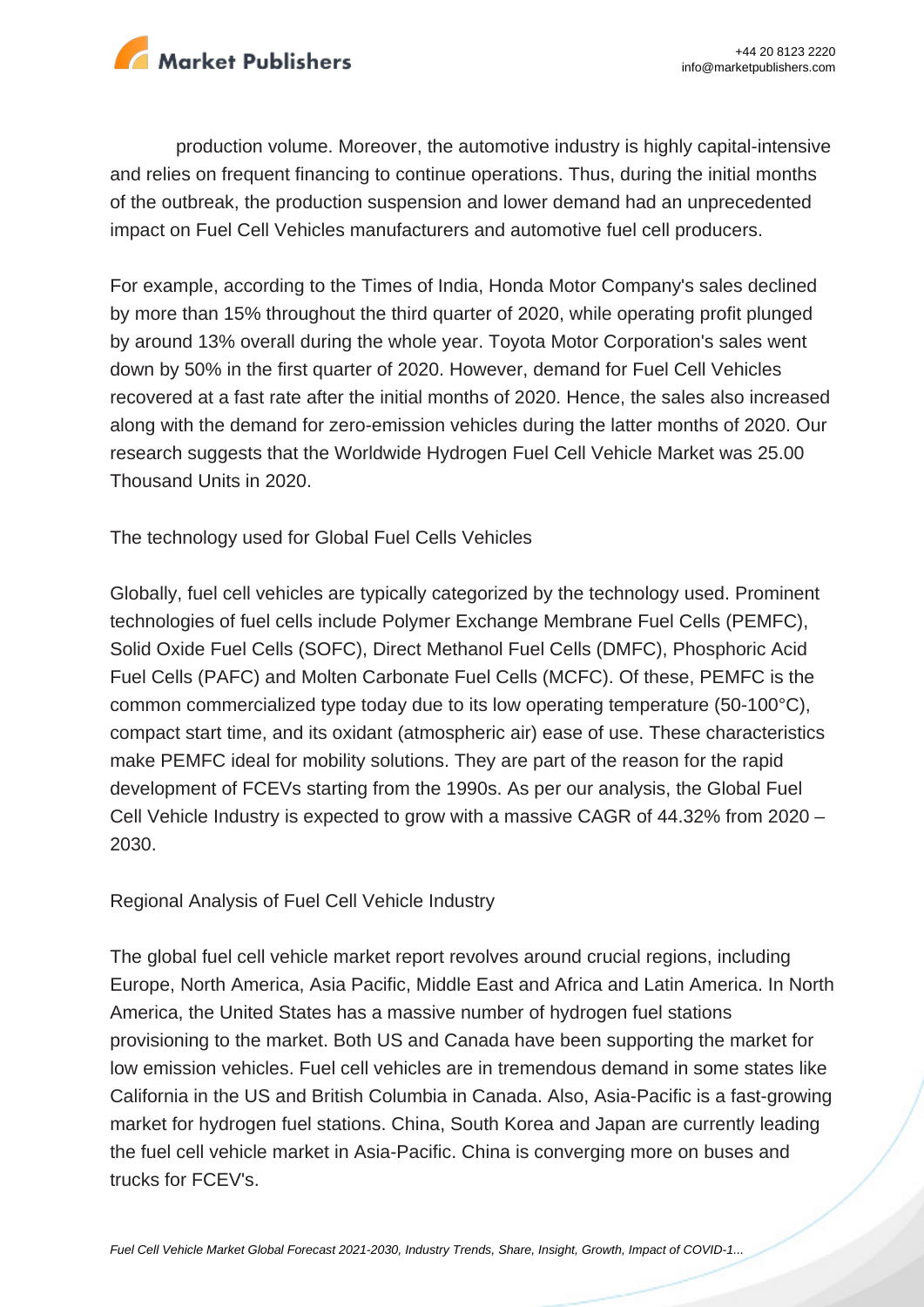

In the upcoming years, nations such as China, Japan, and South Korea are expected to pivot in advancing fuel cell electric vehicle technology. Large corporations such as Toyota are trying to become the leader in fuel cell technology. As with most technologies, fuel cell technology's initial development and deployment phases heavily depend on government policies and incentives. To various extents and for multiple reasons, governments of China, the United States, European nations and Japan have encouraged the development of the fuel cell industry. The countries invest heavily in core technology research and establish subsidy policies and medium/long-term strategic plans.

Policy Overview across Major Markets:

In Europe Hydrogen Roadmap Europe: a transition to one-third ultra-low carbon hydrogen production by 2030 has been devised. Similarly, in Japan policy for the full-fledged manufacturing operation, transportation and storage of zero-carbon emission hydrogen by 2040 have been planned. In addition, in the United States, the California Fuel Cell Partnership has also outlined targets for 1,000,000 FCEVs by 2030.

The Global Fuel Cell Market is dominated by established players such as Toyota Motor Corporation, Volkswagen, Daimler AG, Honda Motor Company, and Ford Motor Company. These companies contribute extensive products and solutions for the fuel cell vehicle industry, have strong global distribution networks, and invest heavily in R&D to develop new products.

Recent Developments in Fuel Cell Car Companies:

In March 2021, Toyota Corporation revealed a new hydrogen production facility and refuelling station at its decommissioned car factory in Melbourne, Australia, before its second-generation fuel-cell car, the Mirai FCEV. The facility includes a 200-kilowatt electrolyzer powered by an on-site 84-kilowatt solar array and a 100-kilowatt battery. In March 2021, Toyota Motor Corporation and Beijing SinoHytec proclaimed a joint venture to produce hydrogen fuel cell vehicles concerning the Chinese market. As per the joint statement, the two companies are foreseen to invest USD 72 million into Huafeng Fuel Cell Co. Ltd. The company's first car will be modelled after Toyota's hydrogen fuel cell vehicle MIRAI and is slated to begin production in 2023.

Renub Research latest report "Global Fuel Cell Vehicle Market, Global Forecast By Technology (Polymer Exchange Membrane Fuel Cells (PEMFC), Solid Oxide Fuel Cells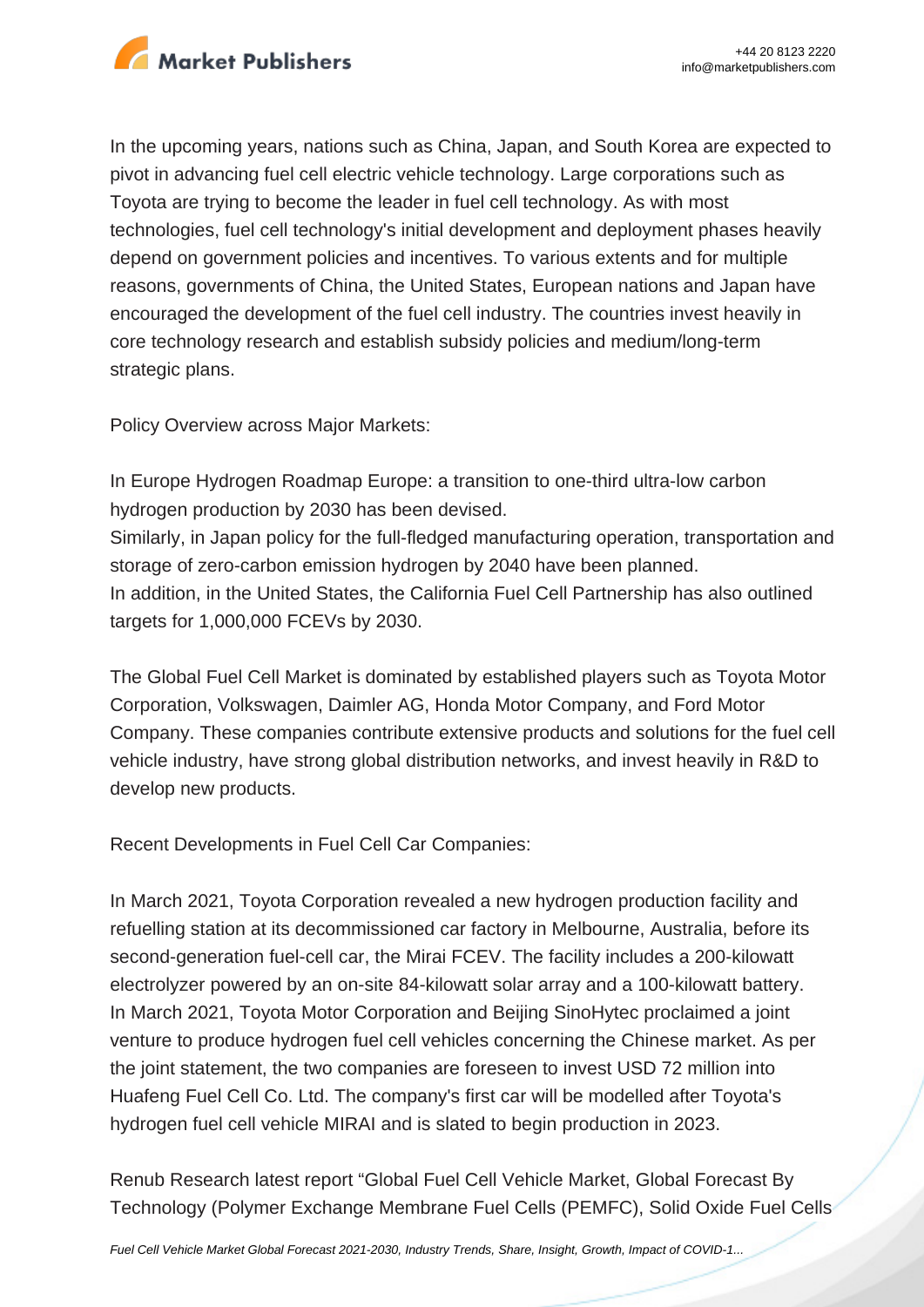

(SOFC), Direct Methanol Fuel Cells (DMFC), Phosphoric Acid Fuel Cells (PAFC) and Molten Carbonate Fuel Cells (MCFC), Region (North America, Europe, Asia Pacific, Middle East and Africa and Latin America), Companies (Volkswagen, Daimler AG, Toyota Motor Corporation, Honda Motor Company, and Ford Motor Company)" provides a detailed analysis of Global Fuel Cell Vehicle Industry.

Technology – Fuel Cell Electric Vehicle has been covered from 5 viewpoints:

- 1. Polymer Exchange Membrane Fuel Cells (PEMFC)
- 2. Solid Oxide Fuel Cells (SOFC)
- 3. Direct Methanol Fuel Cells (DMFC)
- 4. Phosphoric Acid Fuel Cells (PAFC)
- 5. Molten Carbonate Fuel Cells (MCFC)

Region – Fuel Cell Electric Vehicle has been covered from 5 viewpoints:

- 1. North America
- 2. Europe
- 3. Asia Pacific
- 4. Middle East and Africa
- 5. Latin America

Company Insights:

**Overview**  Recent Development & Strategies Financial Insights

Company Analysis

- 1. Volkswagen
- 2. Toyota Motor Corporation
- 3. Daimler AG
- 4. Ford Motor Company
- 5. Honda Motor Company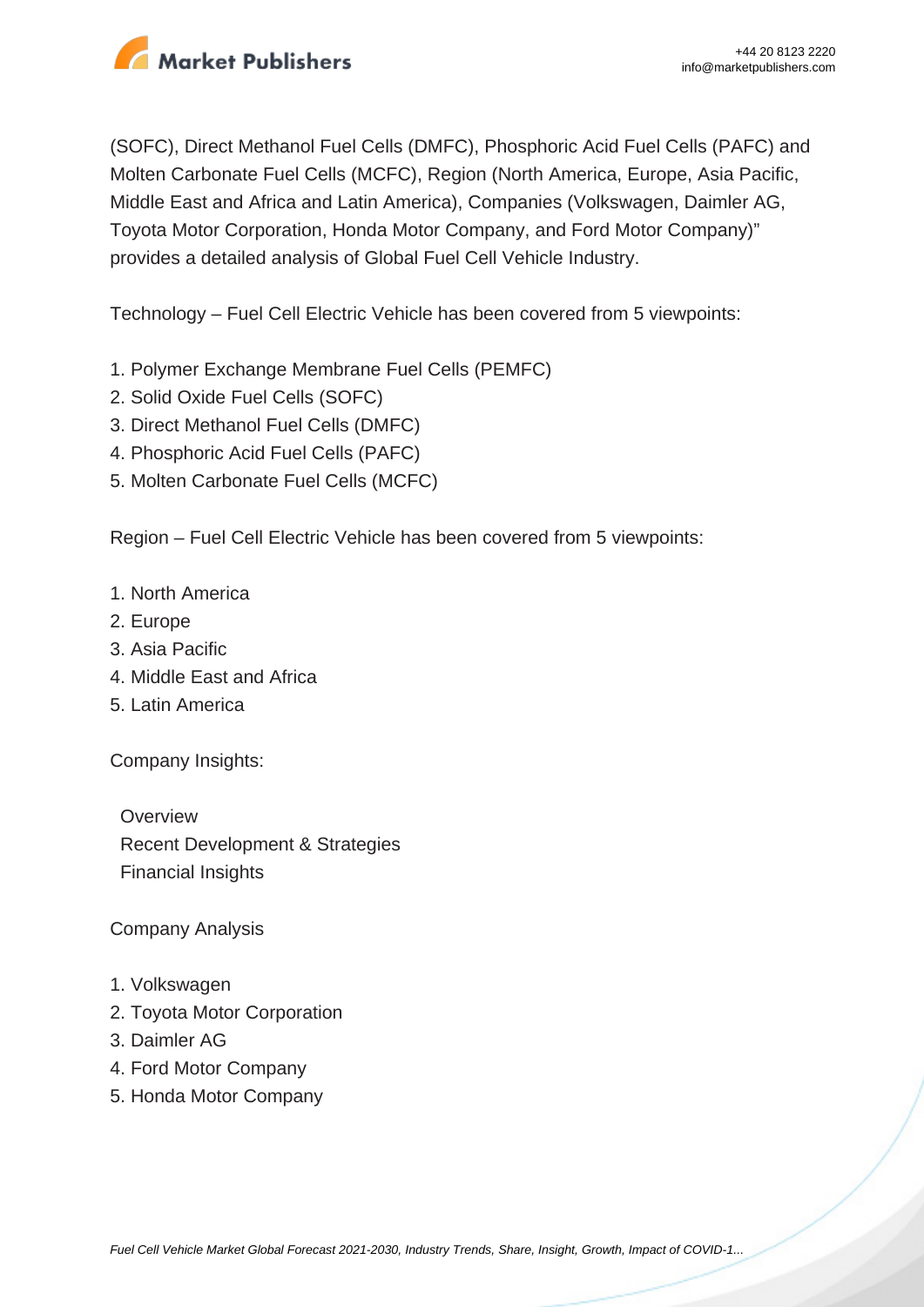

## **Contents**

- **1. INTRODUCTION**
- **2. RESEARCH METHODOLOGY**
- **3. EXECUTIVE SUMMARY**

#### **4. MARKET DYNAMICS**

- 4.1 Growth Drivers
- 4.2 Challenges

### **5. FUEL CELL ELECTRIC VEHICLE MARKET**

#### **6. VOLUME SHARE – FUEL CELL ELECTRIC VEHICLE**

6.1 By Technology 6.2 By Region

### **7. TECHNOLOGY – FUEL CELL ELECTRIC VEHICLE**

- 7.1 Polymer Exchange Membrane Fuel Cells (PEMFC)
- 7.2 Solid Oxide Fuel Cells (SOFC)
- 7.3 Direct Methanol Fuel Cells (DMFC)
- 7.4 Phosphoric Acid Fuel Cells (PAFC)
- 7.5 Molten Carbonate Fuel Cells (MCFC)

### **8. REGION – FUEL CELL ELECTRIC VEHICLE**

- 8.1 North America
- 8.2 Europe
- 8.3 Asia Pacific
- 8.4 Middle East and Africa
- 8.5 Latin America

#### **9. COMPANY ANALYSIS**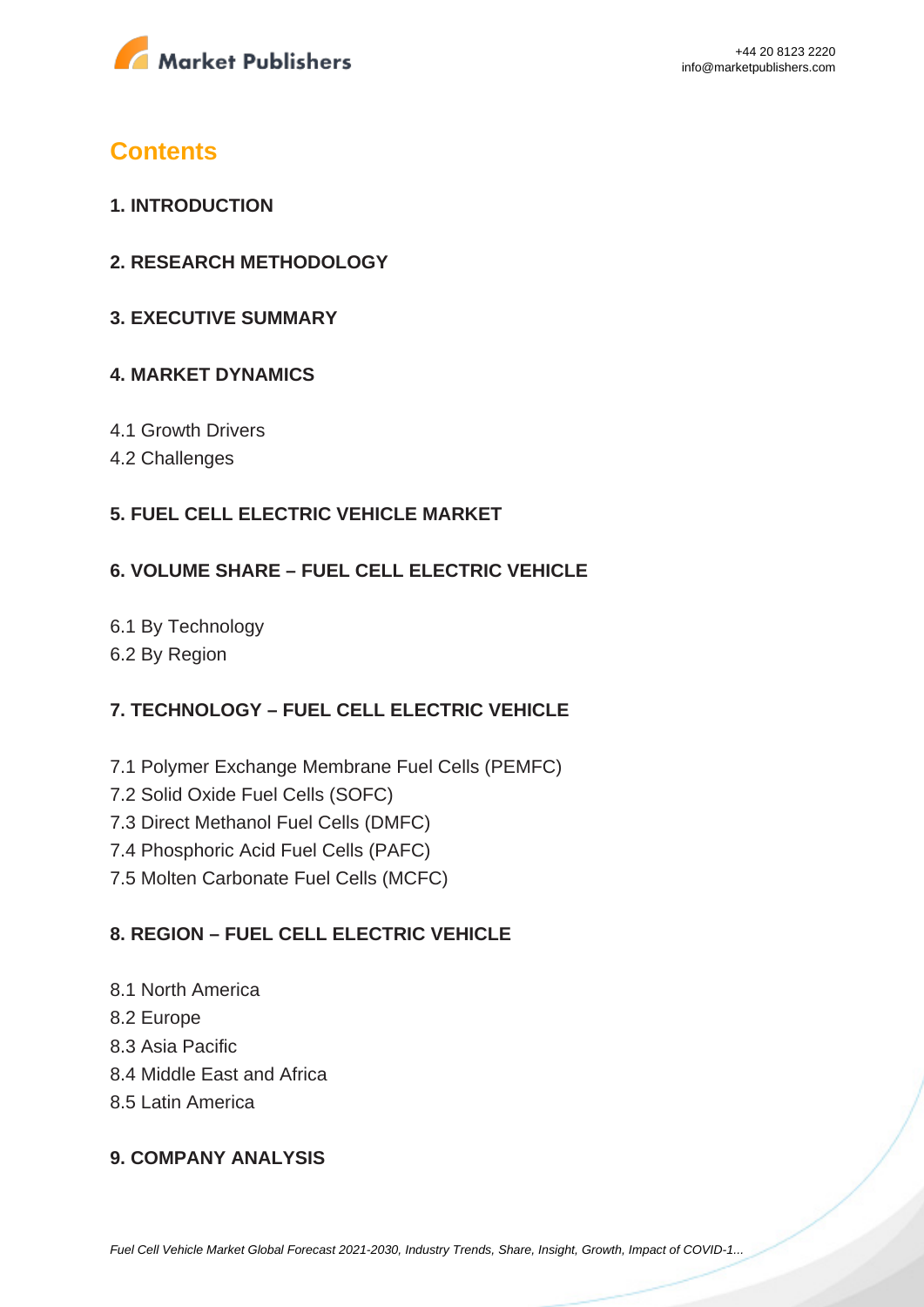

- 9.1 Volkswagen
	- 9.1.1 Overview
	- 9.1.2 Recent Development
	- 9.1.3 Financial Insights
- 9.2 Toyota Motor Corporation
	- 9.2.1 Overview
	- 9.2.2 Recent Development
	- 9.2.3 Financial Insights
- 9.3 Daimler AG
- 9.3.1 Overview
- 9.3.2 Recent Development
- 9.3.3 Financial Insights
- 9.4 Ford Motor Company
- 9.4.1 Overview
- 9.4.2 Recent Development
- 9.4.3 Financial Insights
- 9.5 Honda Motor Company
- 9.5.1 Overview
- 9.5.2 Recent Development
- 9.5.3 Financial Insights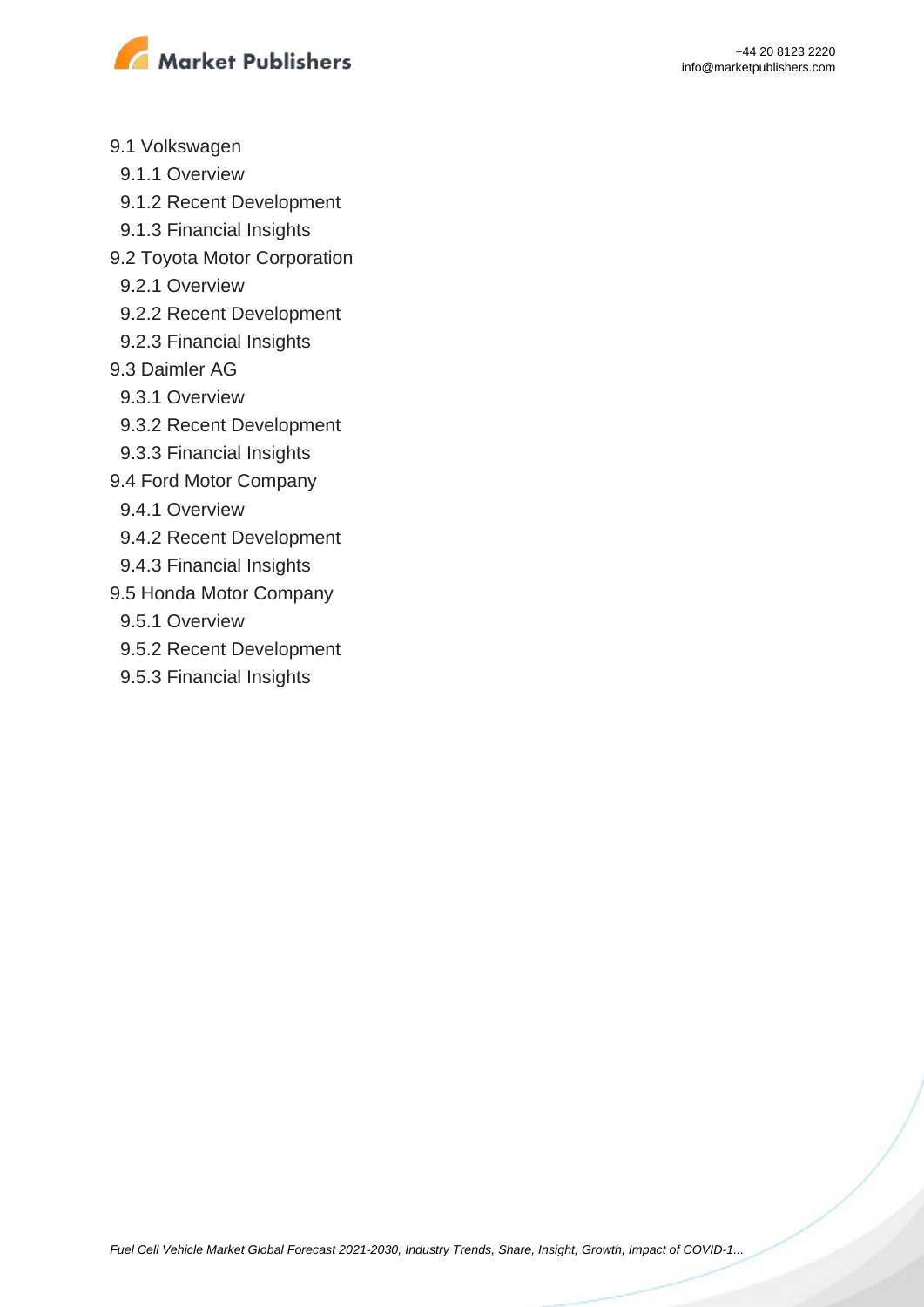

# **List Of Figures**

#### **LIST OF FIGURES:**

Figure 1: Global Fuel Cell Electric Vehicle Volume (Thousand Units), 2017 – 2020 Figure 2: Forecast for – Global Fuel Cell Electric Vehicle Volume (Thousand Units),  $2021 - 2030$ Figure 3: Technology – Polymer Exchange Membrane Fuel Cells (PEMFC) Volume (Thousand Units), 2017 – 2020 Figure 4: Technology – Forecast for Polymer Exchange Membrane Fuel Cells (PEMFC) Volume (Thousand Units), 2021 – 2030 Figure 5: Technology – Solid Oxide Fuel Cells (SOFC) Volume (Thousand Units), 2017 – 2020 Figure 6: Technology – Forecast for Solid Oxide Fuel Cells (SOFC) Volume (Thousand Units), 2021 – 2030 Figure 7: Technology – Direct Methanol Fuel Cells (DMFC) Volume (Units), 2017 – 2020 Figure 8: Technology – Forecast for Direct Methanol Fuel Cells (DMFC) Volume (Units),  $2021 - 2030$ Figure 9: Technology – Phosphoric Acid Fuel Cells (PAFC) Volume (Units), 2017 – 2020 Figure 10: Technology – Forecast for Phosphoric Acid Fuel Cells (PAFC) Volume (Units), 2021 – 2030 Figure 11: Technology – Molten Carbonate Fuel Cells (MCFC) Volume (Units), 2017 – 2020 Figure 12: Technology – Forecast for Molten Carbonate Fuel Cells (MCFC) Volume (Units), 2021 – 2030 Figure 13: North America – Fuel Cell Electric Vehicle Volume (Thousand Units), 2017 – 2020 Figure 14: North America – Forecast for Fuel Cell Electric Vehicle Volume (Thousand Units), 2021 – 2030 Figure 15: Europe – Fuel Cell Electric Vehicle Volume (Units), 2017 – 2020 Figure 16: Europe – Forecast for Fuel Cell Electric Vehicle Volume (Units), 2021 – 2030 Figure 17: Asia Pacific – Fuel Cell Electric Vehicle Volume (Thousand Units), 2017 – 2020 Figure 18: Asia Pacific – Forecast for Fuel Cell Electric Vehicle Volume (Thousand Units), 2021 – 2030 Figure 19: Middle East and Africa – Fuel Cell Electric Vehicle Volume (Thousand Units), 2017 – 2020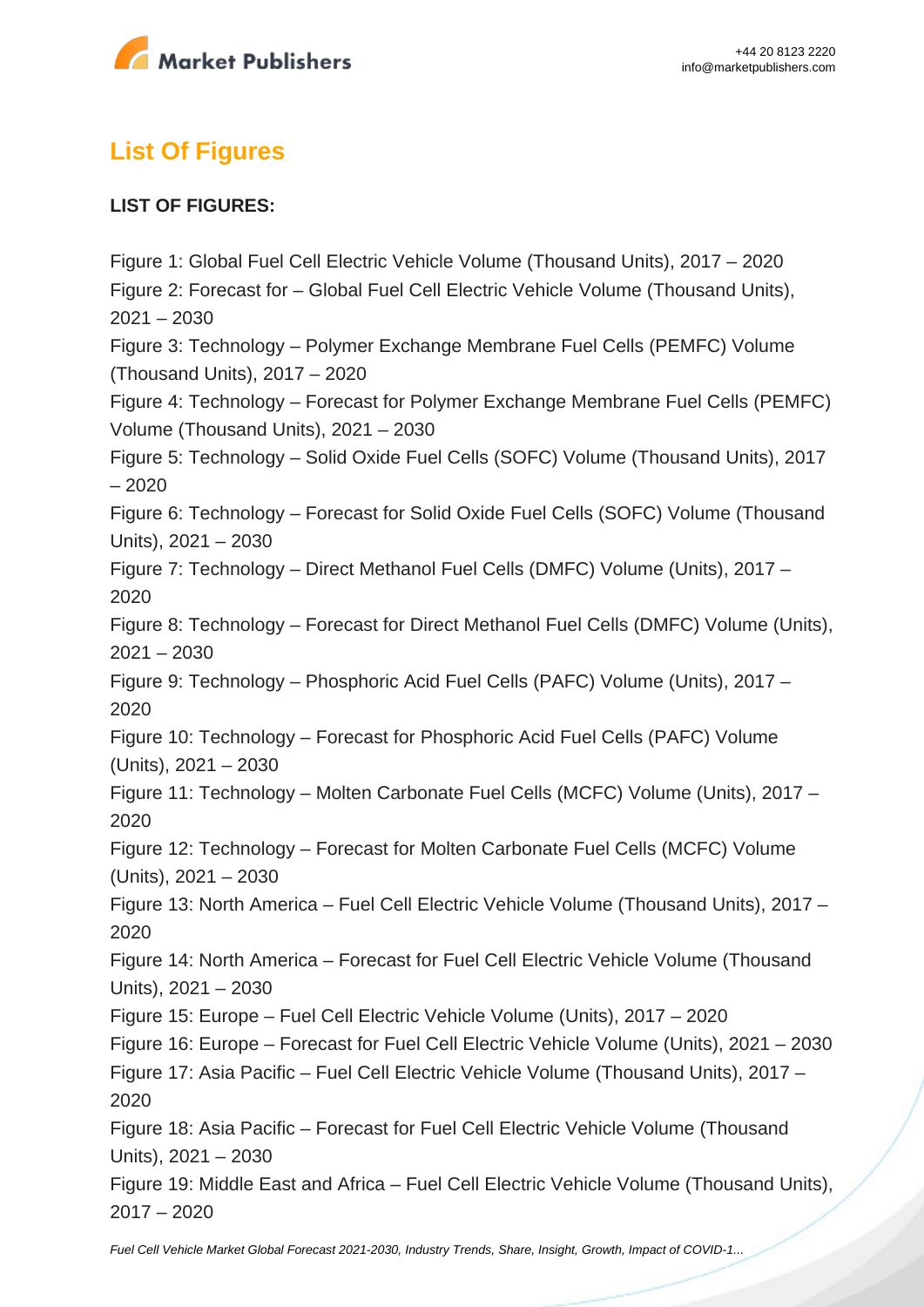

Figure 20: Middle East and Africa – Forecast for Fuel Cell Electric Vehicle Volume (Thousand Units), 2021 – 2030

Figure 21: Latin America – Fuel Cell Electric Vehicle Volume (Units), 2017 – 2020

Figure 22: Latin America – Forecast for Fuel Cell Electric Vehicle Volume (Units), 2021 – 2030

Figure 23: Volkswagen – Global Revenue (Billion US\$), 2017 – 2020

Figure 24: Volkswagen – Forecast for Global Revenue (Billion US\$), 2021 – 2030

Figure 25: Toyota Motor Corporation – Global Revenue (Billion US\$), 2017 – 2020

Figure 26: Toyota Motor Corporation – Forecast for Global Revenue (Billion US\$), 2021 – 2030

Figure 27: Daimler AG – Global Revenue (Billion US\$), 2017 – 2020

Figure 28: Daimler AG – Forecast for Global Revenue (Billion US\$), 2021 – 2030

Figure 29: Ford Motor Company – Global Revenue (Billion US\$), 2017 – 2020

Figure 30: Ford Motor Company – Forecast for Global Revenue (Billion US\$), 2021 – 2030

Figure 31: Honda Motor Company – Global Revenue (Billion US\$), 2017 – 2020

Figure 32: Honda Motor Company – Forecast for Global Revenue (Billion US\$), 2021 – 2030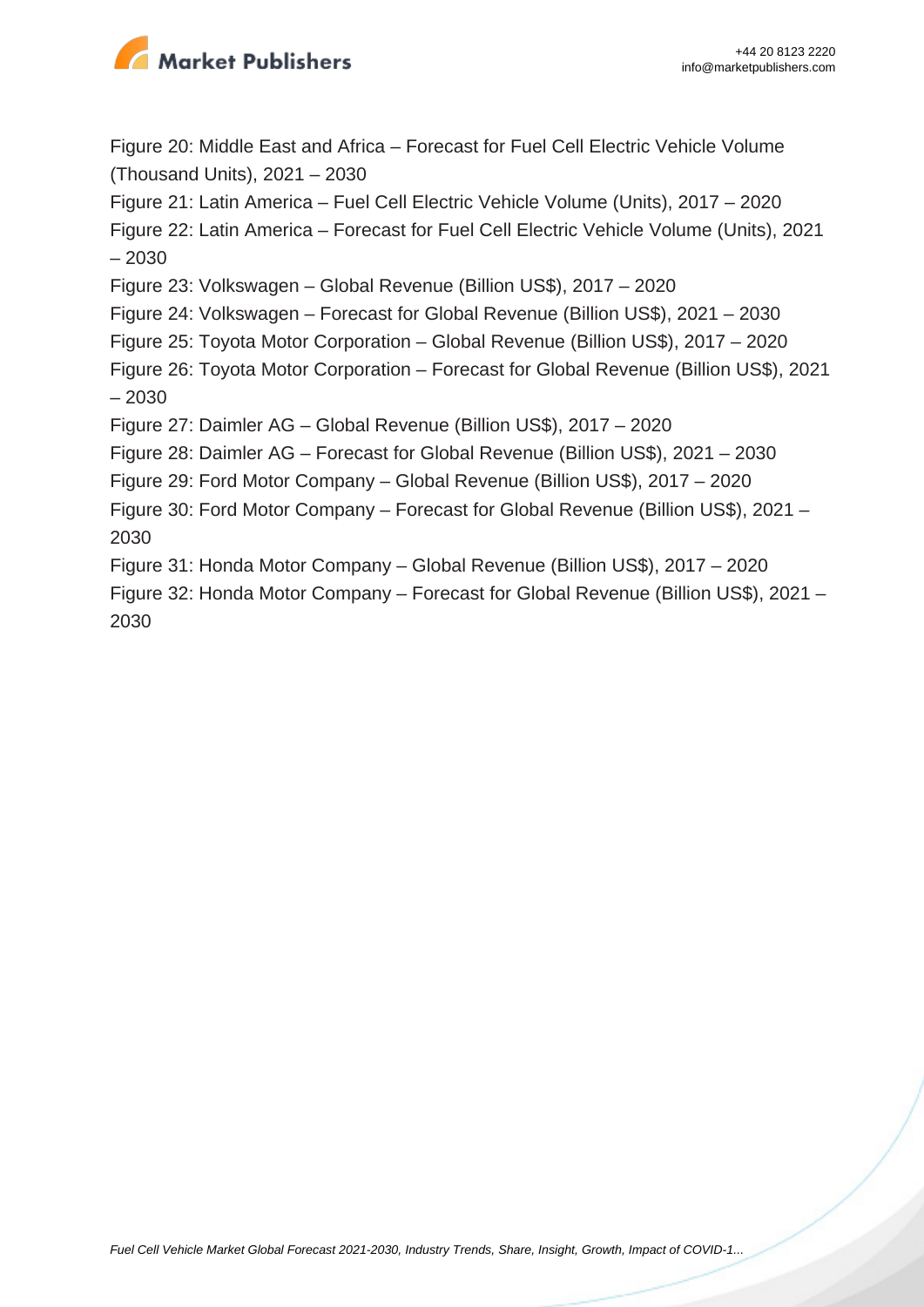

# **List Of Tables**

#### **LIST OF TABLES:**

Table-01: Global – Fuel Cell Electric Vehicle Volume Share by Technology (Percent), 2017 – 2020 Table-02: Global – Forecast for Fuel Cell Electric Vehicle Volume Share by Technology (Percent), 2021 – 2030 Table-03: Global – Fuel Cell Electric Vehicle Volume Share by Region (Percent), 2017 – 2020 Table-04: Global – Forecast for Fuel Cell Electric Vehicle Volume Share by Region (Percent), 2021 – 2030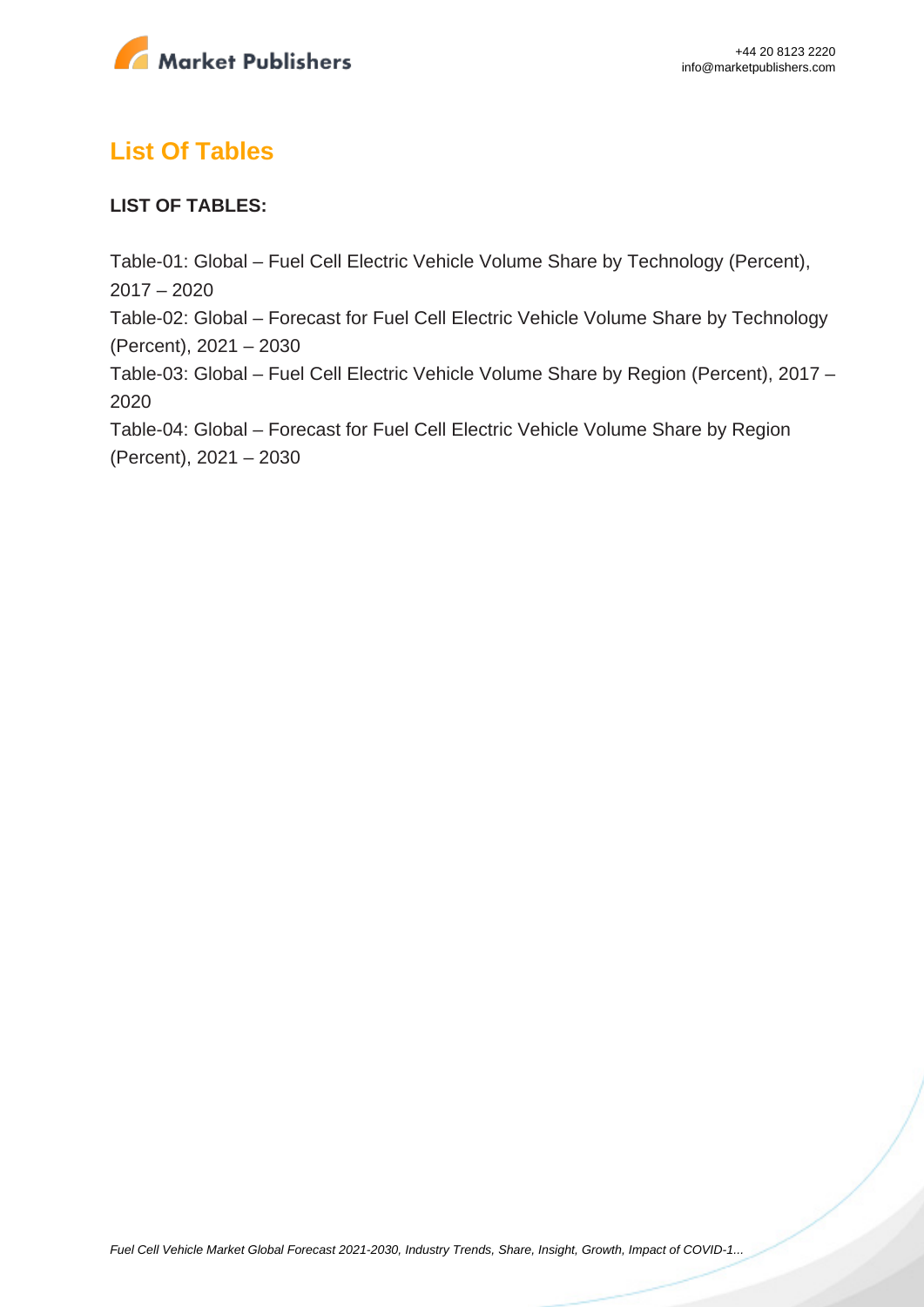

#### I would like to order

Product name: Fuel Cell Vehicle Market Global Forecast 2021-2030, Industry Trends, Share, Insight, Growth, Impact of COVID-19, Opportunity Company Analysis Product link: [https://marketpublishers.com/r/F6B1AA0323A2EN.html](https://marketpublishers.com/report/other_vehicle/fuel-cell-vehicle-market-global-forecast-2021-2030-industry-trends-share-insight-growth-impact-of-covid-19-opportunity-company-analysis.html) Price: US\$ 2,990.00 (Single User License / Electronic Delivery) If you want to order Corporate License or Hard Copy, please, contact our Customer Service: [info@marketpublishers.com](mailto:info@marketpublishers.com)

### Payment

To pay by Credit Card (Visa, MasterCard, American Express, PayPal), please, click button on product page [https://marketpublishers.com/r/F6B1AA0323A2EN.html](https://marketpublishers.com/report/other_vehicle/fuel-cell-vehicle-market-global-forecast-2021-2030-industry-trends-share-insight-growth-impact-of-covid-19-opportunity-company-analysis.html)

To pay by Wire Transfer, please, fill in your contact details in the form below:

First name: Last name: Email: Company: Address: City: Zip code: Country: Tel: Fax: Your message:

\*\*All fields are required

Custumer signature

Please, note that by ordering from marketpublishers.com you are agreeing to our Terms & Conditions at<https://marketpublishers.com/docs/terms.html>

To place an order via fax simply print this form, fill in the information below and fax the completed form to +44 20 7900 3970